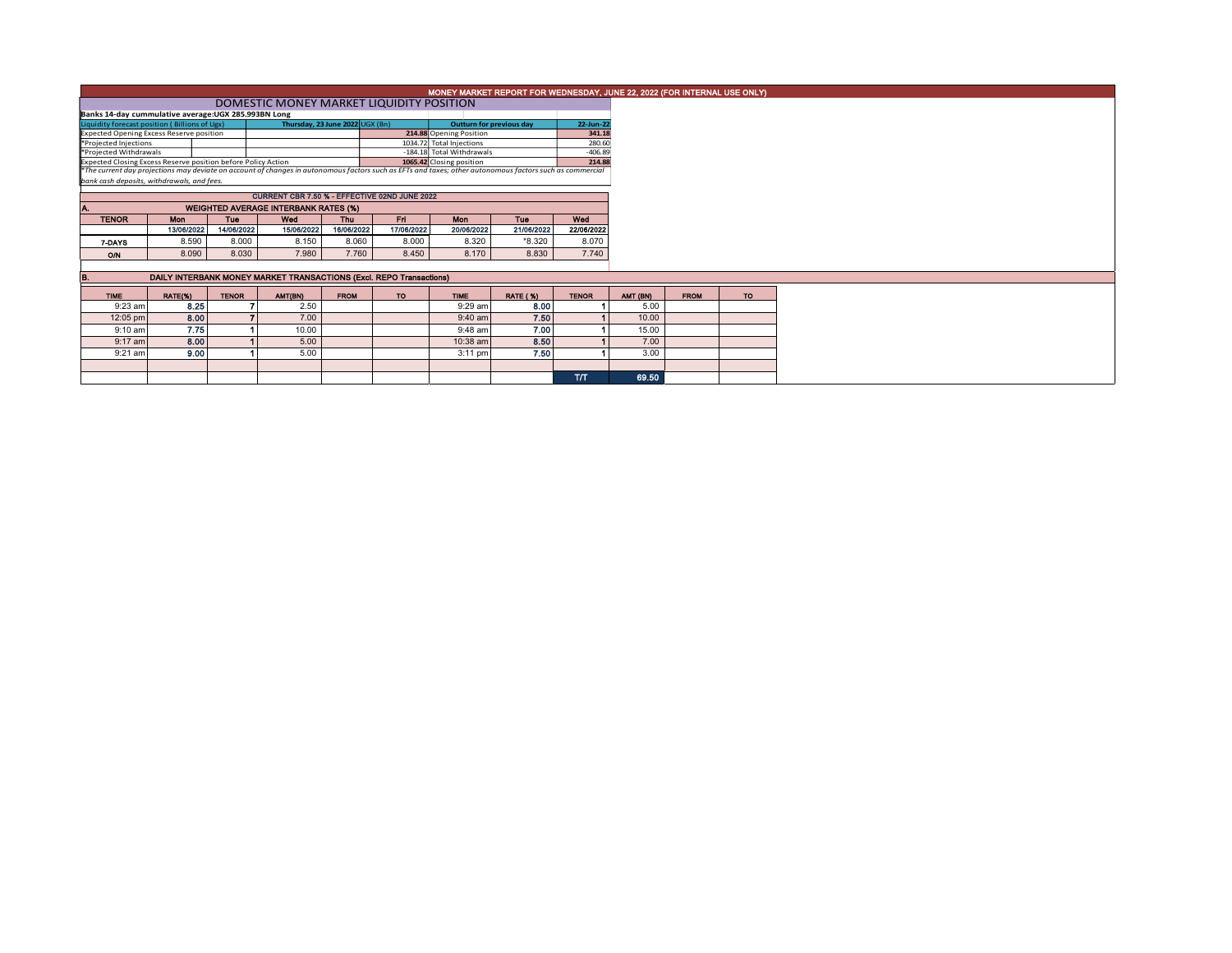

| ----                                                                      | $\cdots$                                                                                    |           |           | $\cdots$  |           |           |           | $\cdots$  |           | .         | .         | .         | $\sim$    | .        |
|---------------------------------------------------------------------------|---------------------------------------------------------------------------------------------|-----------|-----------|-----------|-----------|-----------|-----------|-----------|-----------|-----------|-----------|-----------|-----------|----------|
|                                                                           | 23-Jun-22                                                                                   | 30-Jun-22 | 07-Jul-22 | 14-Jul-22 | 21-Jul-22 | 28-Jul-22 | 04-Aug-22 | 11-Aug-22 | 18-Aug-22 | 25-Aug-22 | 10-Nov-22 | 08-Dec-22 | 19-Jan-23 |          |
| <b>REPO</b>                                                               | 593.85                                                                                      |           |           |           |           |           |           |           |           |           |           |           |           | 593.85   |
| <b>REV REPO</b>                                                           |                                                                                             |           |           |           |           |           |           |           |           |           |           |           |           |          |
| <b>BOU BILL/DEPO A</b>                                                    | 69.70                                                                                       | 26.03     | 652.14    |           |           | 41.06     | 66.00     |           | 26.60     |           | 15.00     | 22.13     | 12.57     | 931.23   |
| <b>TOTALS</b>                                                             | 663.55                                                                                      | 26.03     | 652.14    |           |           | 41.06     | 66.00     | $\sim$    | 26.60     | $\sim$    | 15.00     | 22.13     | 12.57     | 1,525.08 |
|                                                                           | Total O/S Deposit Auction & BOU Bill balances held by BOU up to 19 JANUARY 2023: UGX 931 BN |           |           |           |           |           |           |           |           |           |           |           |           |          |
| Total O/S Repo, Reverse Repo, BOU Bill balances held by BOU: UGX 1,525 BN |                                                                                             |           |           |           |           |           |           |           |           |           |           |           |           |          |

| (EI) STOCK OF TREASURY SECURITIES                                                    |                                     |             |                  |                 | <b>MONETARY POLICY MARKET OPERATIONS</b><br>EII) |                   |               |            |              |              |  |  |  |
|--------------------------------------------------------------------------------------|-------------------------------------|-------------|------------------|-----------------|--------------------------------------------------|-------------------|---------------|------------|--------------|--------------|--|--|--|
|                                                                                      | LAST TBIILS ISSUE DATE: 25-MAY-2022 |             |                  |                 | (VERTICAL REPOS, REV-REPOS & BOU BILL)           |                   |               |            |              |              |  |  |  |
| On-the-run O/S T-BILL STOCKs (Bns-UGX)                                               |                                     |             | 5.060.60         | 23/06/2022      | OMO                                              | <b>ISSUE DATE</b> | <b>AMOUNT</b> | <b>WAR</b> | <b>RANGE</b> | <b>TENOR</b> |  |  |  |
| On-the-run O/S T-BONDSTOCKs(Bns-UGX)                                                 |                                     |             | 24,702.37        | 23/06/2022 REPO |                                                  | $23$ -May -       | 29.00         | 6.500      |              |              |  |  |  |
| TOTAL TBILL & TBOND STOCK- UGX                                                       |                                     |             | 29,762.97        |                 | <b>REPO</b>                                      | 24-May -          | 146.00        | 6.500      |              |              |  |  |  |
| Q/3-Outstanding                                                                      |                                     |             |                  |                 | <b>REPO</b>                                      | $25$ -May -       | 178.50        | 6.500      |              |              |  |  |  |
| <b>MATURITY</b>                                                                      | <b>TOTAL STOCK</b>                  | YTM (%)     | <b>CHANGE IN</b> |                 | <b>REPO</b>                                      | 26-May -          | 399.00        | 6.500      |              |              |  |  |  |
|                                                                                      | <b>CKDU HB)</b>                     | AT CUT OFF* | YTM (+/-)        |                 | <b>REPO</b>                                      | $27$ -May -       | 147.00        | 6,500      |              |              |  |  |  |
| 91                                                                                   | 80.10                               | 7.952       | 1.451            |                 | <b>REPO</b>                                      | $30$ -May -       | 95.00         | 6.500      |              |              |  |  |  |
| 182                                                                                  | 349.69                              | 9.000       | 1.011            |                 | <b>REPO</b>                                      | $31$ -May -       | 93.00         | 6.500      |              |              |  |  |  |
| 364                                                                                  | 4,630.81                            | 10.000      | 1.000            |                 | <b>REPO</b>                                      | $02$ -Jun $-$     | 123.00        | 7.500      |              |              |  |  |  |
| 2YR                                                                                  | 1.078.68                            | 9,900       | $-0.590$         |                 | <b>REPO</b>                                      | $08 - Jun$ -      | 20.00         | 7.500      |              |              |  |  |  |
| 3YR.                                                                                 | 92.41                               | 12.090      | $-1.010$         |                 | REPO                                             | $10$ -Jun $-$     | 215.00        | 7.500      |              |              |  |  |  |
| 5YR.                                                                                 | 963.61                              | 14,500      | 0.110            |                 | <b>BOU BILL</b>                                  | $10$ -Jun $\vert$ | 14.91         | 8.297      |              | 27           |  |  |  |
| 10YR                                                                                 | 9.941.74                            | 13.750      | 0.250            |                 | <b>BOU BILL</b>                                  | $10$ -Jun $-$     | 7.90          | 7.500      |              | 55           |  |  |  |
| 15YR                                                                                 | 9,429.68                            | 14.390      | $-1.510$         |                 | <b>REPO</b>                                      | $13$ -Jun $-$     | 371.00        | 7.500      |              | 3            |  |  |  |
| 20YR                                                                                 | 3,196.25                            | 17.008      | 1.108            |                 | <b>BOU BILL</b>                                  | $13$ -Jun $-$     | 561.05        | 7.996      |              | 24           |  |  |  |
| Cut OFF is the lowest price/highest vield that satisfies the auction awarded amount. |                                     |             |                  |                 | <b>BOU BILL</b>                                  | $13$ -Jun $-$     | 24.70         | 8.511      |              | 52           |  |  |  |
|                                                                                      |                                     |             |                  |                 | <b>REPO</b>                                      | $14$ -Jun $-$     | 3.00          | 7.500      |              |              |  |  |  |
|                                                                                      |                                     |             |                  |                 | <b>REPO</b>                                      | $15$ -Jun $-$     | 156.00        | 7.500      |              |              |  |  |  |
|                                                                                      |                                     |             |                  |                 | <b>REPO</b>                                      | $16$ -Jun $-$     | 133.00        | 7.500      |              |              |  |  |  |
|                                                                                      |                                     |             |                  |                 | <b>REPO</b>                                      | $17 - Jun$ -      | 203.00        | 7.500      |              |              |  |  |  |
|                                                                                      |                                     |             |                  |                 | <b>REPO</b>                                      | $20$ -Jun $-$     | 150.00        | 7.500      |              |              |  |  |  |
|                                                                                      |                                     |             |                  |                 | <b>REPO</b>                                      | $22$ -Jun $-$     | 310.50        | 7.500      |              |              |  |  |  |

WAR-Weighted Average Rate